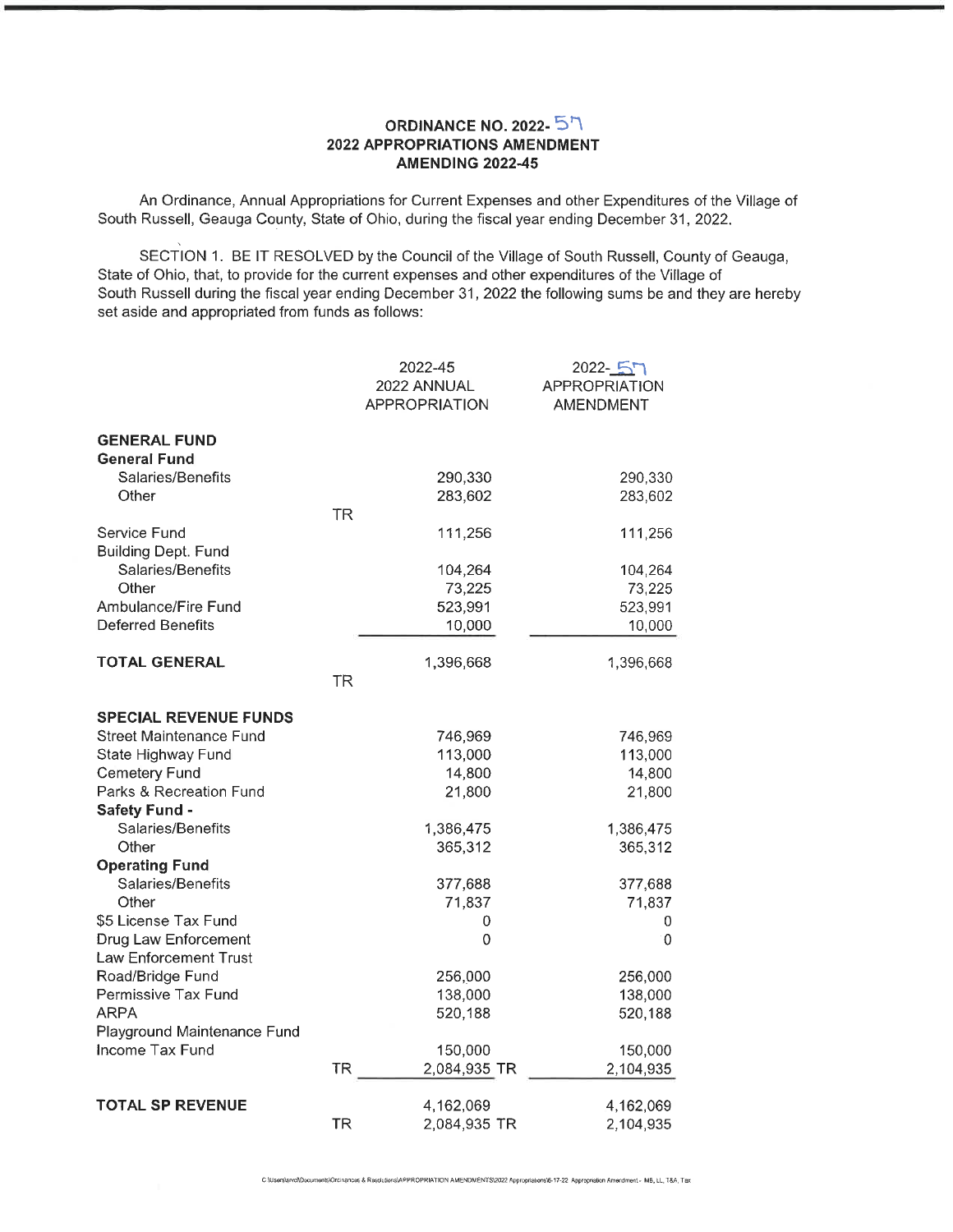| <b>CAPITAL PROJECTS FUNDS</b>   |     |              |    |               |
|---------------------------------|-----|--------------|----|---------------|
| Special Road Fund               |     | 151,200      |    | 151,200       |
| Special Building/Land Fund      |     | 15,000       |    | 15,000        |
| Lake Louise Bridge Fund         |     | 40,000       |    | 60,000 $\nu$  |
| Manor Brook Project Fund        |     | 103,700      |    | 319,907 $\nu$ |
| Natureworks Playground          |     | 4,031        |    | 4,031         |
| Parkland Dam Fund               |     | 15,000       |    | 15,000        |
| Village Hall Headwater          |     |              |    |               |
| Special Equipment Fund          |     | 0            |    | 0             |
| <b>TOTAL CAPITAL</b>            |     | 328,931      |    | 565,138       |
| <b>TRUST &amp; AGENCY FUNDS</b> |     |              |    |               |
| <b>Bldg/Constr Deposits</b>     |     | 88,850       |    | 188,850*      |
| Escrow - Issue II               |     | Ω            |    |               |
| <b>TOTAL AGENCY</b>             |     | 88,850       |    | 188,850       |
| <b>TOTAL ALL FUNDS</b>          |     | 5,976,518    |    | 6,312,725     |
|                                 | TR. | 2,084,935    | TR | 2,104,935     |
| <b>GRAND TOTAL</b>              |     | 8,061,453.00 |    | 8,417,660.00  |

SECTION 2. And the Village Fiscal Officer is hereby authorized to draw warrants on the Village Treasurer for payments from any of the foregoing appropriations upon receiving proper certificates and vouchers therefore approved by the board or officers authorized by law to approve the same or an Ordinance or Resolution of Council to make the expenditures; provided that no warrants shall be drawn or paid for salaries or wages except to persons employed by authority of and in accordance with law or ordinance. Provided further that the appropriations for contingencies can only be expended upon appeal of two-thirds vote of Council for items of expense constituting a legal obligation against the Village, and for purposes other than those covered by other specific appropriations herein made.

SECTION 3. This Ordinance shall take effect at the earliest period allowed by law.

Passed:  $6.17.22$  Whileham J.K William G. Koons 6-17-22

Attest: Danielle Kommanashi Village Fiscal Officer